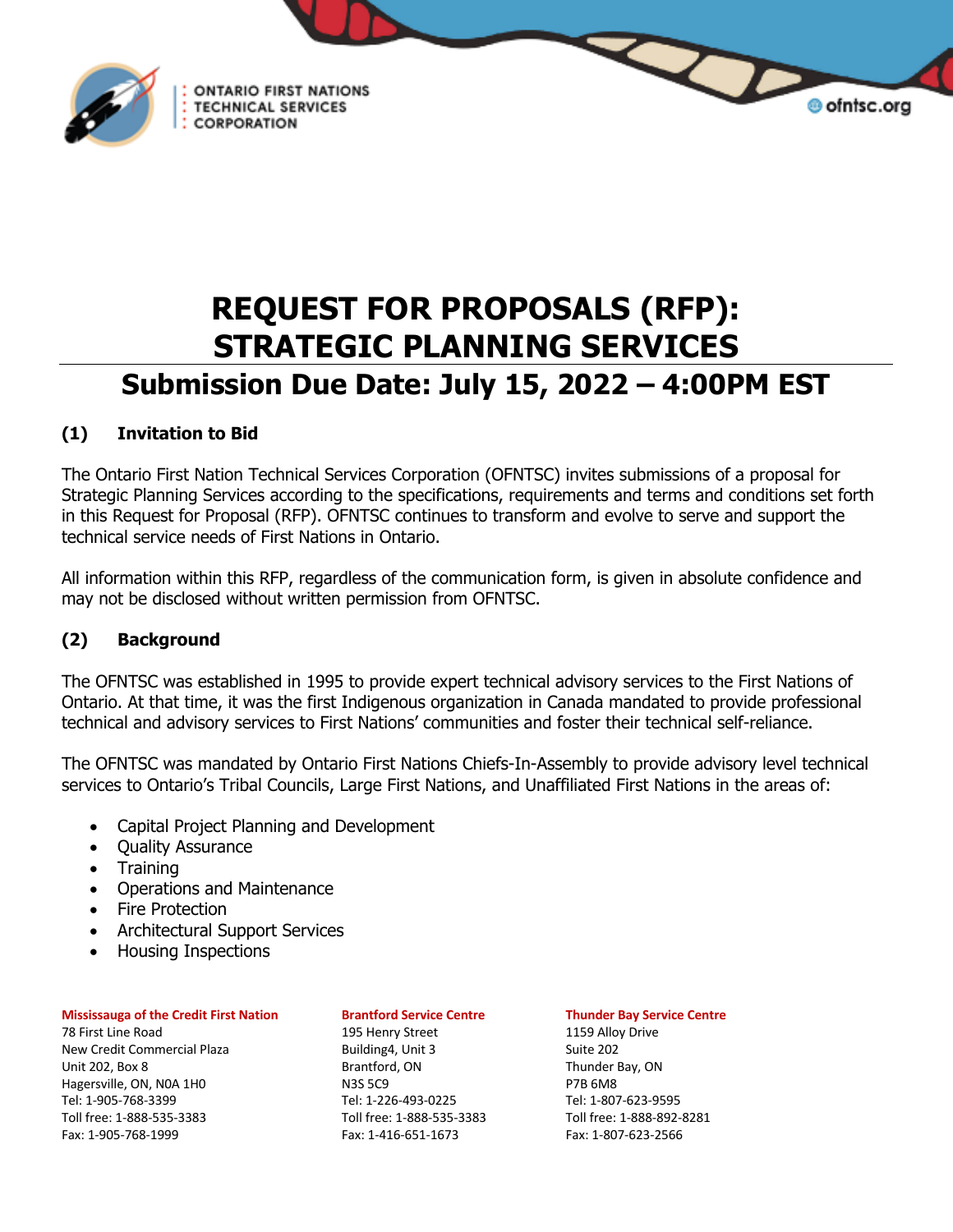

• Housing Program

Our underlying objectives are to foster greater First Nation autonomy in the acquisition of capital facilities and infrastructure development. We also promote the development of modern community health and safety practices.

The OFNTSC creates future capacity by encouraging youth to pursue careers in science and technology. The OFNTSC attends career fairs and encourages young people to enroll in science and technology related courses offering scholarships, often in partnership with the corporate sector.

The OFNTSC is governed by a twelve (12) member Board of Directors. OFNTSC employs approximately 50 staff in four service centers: Mississaugas of the New Credit First Nation, Atikameksheng First Nation, Toronto, and Thunder Bay.

In October 2018, OFNTSC produced a 2018 – 2023 Strategic Plan, which refined and reassessed our goals to frame them in a way that would produce a roadmap to help us get there. As we approach the end of the 2018 – 2023 Strategic Plan, it is time to review, refresh and update our goals and create a new roadmap for the next five (5) years.

For more information about OFNTSC, please visit www.ofntsc.org.

### **(3) Services Required**

The OFNTSC is requesting proposals from qualified firms to provide Strategic Planning Services to the organization to facilitate the development of OFNTSC's 2024 – 2029 Strategic Plan. Proposals will be evaluated in accordance with the criteria set forth in this RFP.

Your proposal is expected to cover the following services:

- Review of current Strategic Plan and Strategic Plan Progress Updates
- Engagement with the Board of Directors, Senior Management, staff and relevant stakeholders
- Development of a process for a strategic planning session
- Facilitation of a strategic planning session
- Development of an actionable Strategic Plan that includes key strategic priorities, goals, and measurable indicators of success
- Infographic summarizing the Strategic Plan
- Recommendations for communication, implementation and measurement of the Strategic Plan.

### **Mississauga of the Credit First Nation Brantford Service Centre Thunder Bay Service Centre**

78 First Line Road 195 Henry Street 1159 Alloy Drive New Credit Commercial Plaza Building4, Unit 3 Suite 202 Unit 202, Box 8 Brantford, ON Thunder Bay, ON Hagersville, ON, NOA 1HO N3S 5C9 N3S 5C9 P7B 6M8 Tel: 1-905-768-3399 Tel: 1-226-493-0225 Tel: 1-807-623-9595 Toll free: 1-888-535-3383 Toll free: 1-888-535-3383 Toll free: 1-888-892-8281 Fax: 1-905-768-1999 Fax: 1-416-651-1673 Fax: 1-807-623-2566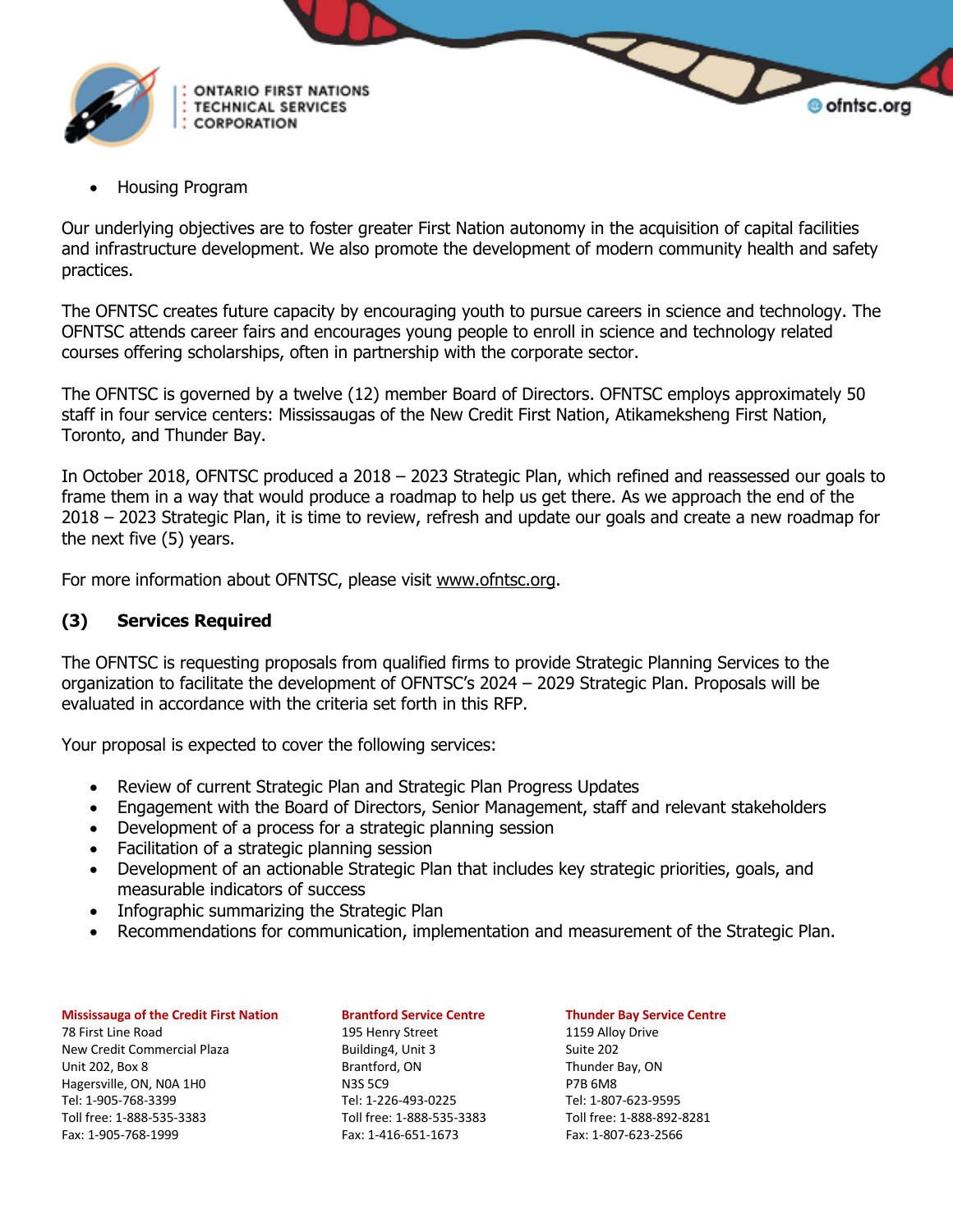

## **(4) Timelines TO BE CONFIRMED**

- Kick-off Meeting with Senior Management: August 19, 2022
- Strategic Planning Session Preparation: August 25, 2022
- In-person Strategic Planning Session Facilitation: September 26/27<sup>th</sup>, 2022
- Draft Strategic Plan and Infographic: October 31, 2022
- Final Strategic Plan and Infographic with recommendations for communication, implementation and measurement: January 31, 2023

Timelines subject to change

# **(5) Proposal Contents**

Please include the following in your response to this RFP:

- Executive Summary describing your understanding of the work to be performed and your firm's ability to complete the work;
- Professional Experience including your firm's philosophy, size, structure and qualifications with serving not-for-profit charitable and/or First Nations organizations with a similar size and operations;
- Team Qualifications for each individual/consultant who will be assigned to this engagement if you are successful in your bid;
- Outline of overall approach to the project
- Detailed workplan outlining for the project including specific activities and anticipated
- outcomes, associated timeline
- Detailed budget by key activity;
- Two (2) samples from similar recent engagements; and
- Client References of relevant not-for-profit, charity and/or First Nations clients the firm has served within the past three years.

## **(6) Qualifications**

The successful candidate/organization for the provision of Strategic Planning Services will demonstrate:

- Experience in successfully developing strategic plans and related materials;
- Strategic planning and facilitation experience with First Nations and/or not-for-profit organizations;

### **Mississauga of the Credit First Nation Brantford Service Centre Thunder Bay Service Centre**

78 First Line Road 195 Henry Street 1159 Alloy Drive New Credit Commercial Plaza Building4, Unit 3 Suite 202 Unit 202, Box 8 Brantford, ON Brantford, ON Thunder Bay, ON Hagersville, ON, NOA 1H0 N3S 5C9 P7B 6M8 Tel: 1-905-768-3399 Tel: 1-226-493-0225 Tel: 1-807-623-9595 Toll free: 1-888-535-3383 Toll free: 1-888-535-3383 Toll free: 1-888-892-8281 Fax: 1-905-768-1999 Fax: 1-416-651-1673 Fax: 1-807-623-2566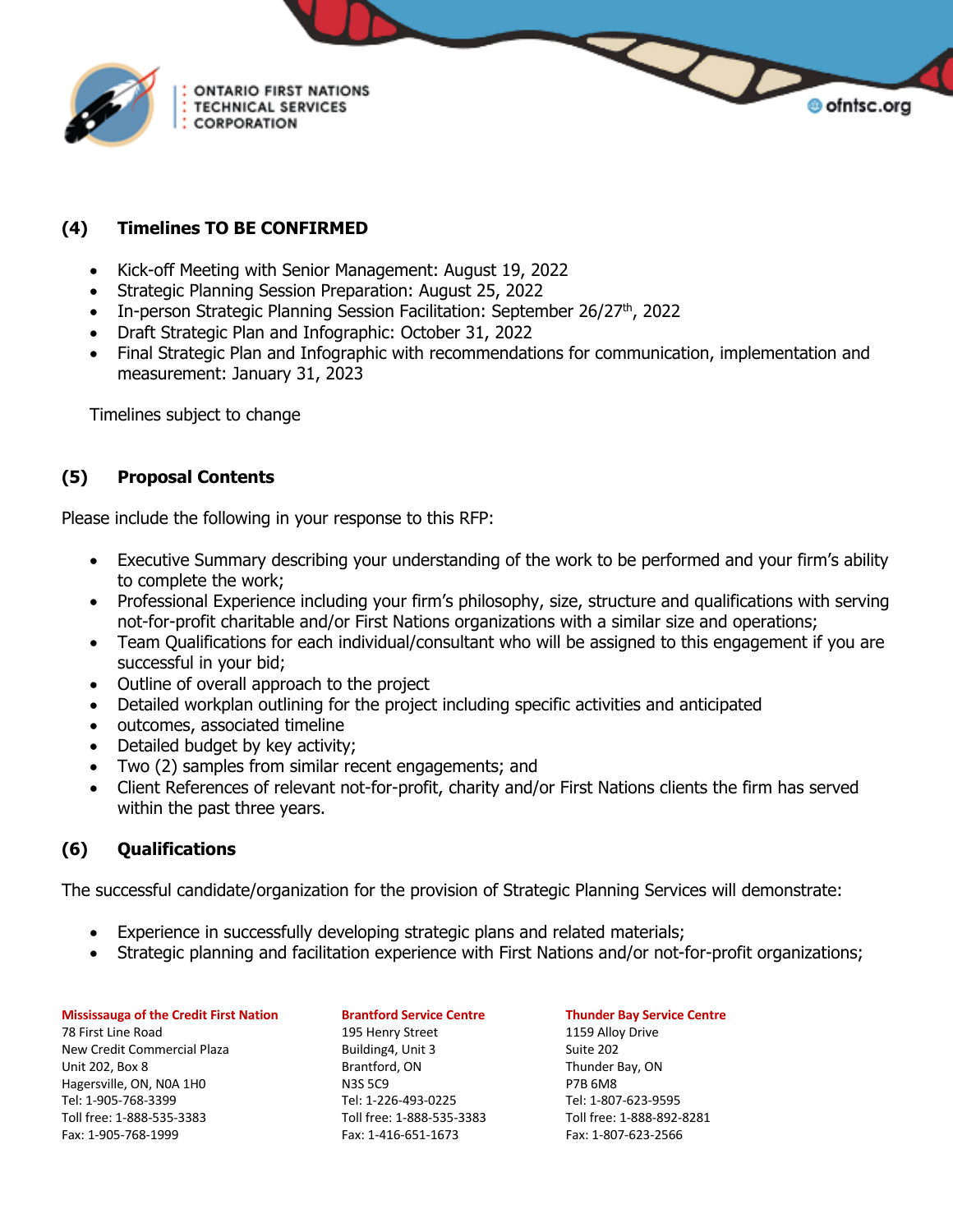

- Facilitation skills working with Boards of Directors, senior management teams, staff and key stakeholders;
- Cultural awareness and knowledge specific to Ontario First Nations; and
- Project management skills.

Candidates must provide a signed statement confirming that the applicant is free from any conflicts of interest related to this project or prospective work with OFNTSC.

## **(7) Submission Deadline**

Unless otherwise posted, all responses to this RFP must be submitted by **July 15 2022 at 4:00PM EST**. Proposals submitted after the due date and time specified will not be accepted or considered.

Proposals shall be forwarded to:

Melanie Debassige, Executive Director Ontario First Nations Technical Services Corporation 78 First Line Road Unit 202, Box 8 Hagersville, ON, N0A 1H0 mdebassige@ofntsc.org

## **(8) Evaluation and Selection Criteria**

Proposals will be evaluated by the OFNTSC's senior staff and the OFNTSC Board of Directors. All aspects of the submissions will be taken into consideration when evaluating the proposals.

This includes the following:

- Proposed fees and costs. Value will be compared to cost and therefore the lowest cost proposal may not be selected;
- The firm's understanding of the scope of the proposed professional services as evidenced by the proposal submitted, including the firm's standards and approach;
- The background and experience of the firm in providing similar services as well as specific background, education, qualifications, and relevant experience of key personnel to be assigned to the account; and
- References.

### **Mississauga of the Credit First Nation Brantford Service Centre Thunder Bay Service Centre**

78 First Line Road 195 Henry Street 1159 Alloy Drive New Credit Commercial Plaza Building4, Unit 3 Suite 202 Unit 202, Box 8 Brantford, ON Brantford, ON Thunder Bay, ON Hagersville, ON, NOA 1H0 N3S 5C9 P7B 6M8 Tel: 1-905-768-3399 Tel: 1-226-493-0225 Tel: 1-807-623-9595 Toll free: 1-888-535-3383 Toll free: 1-888-535-3383 Toll free: 1-888-892-8281 Fax: 1-905-768-1999 Fax: 1-416-651-1673 Fax: 1-807-623-2566